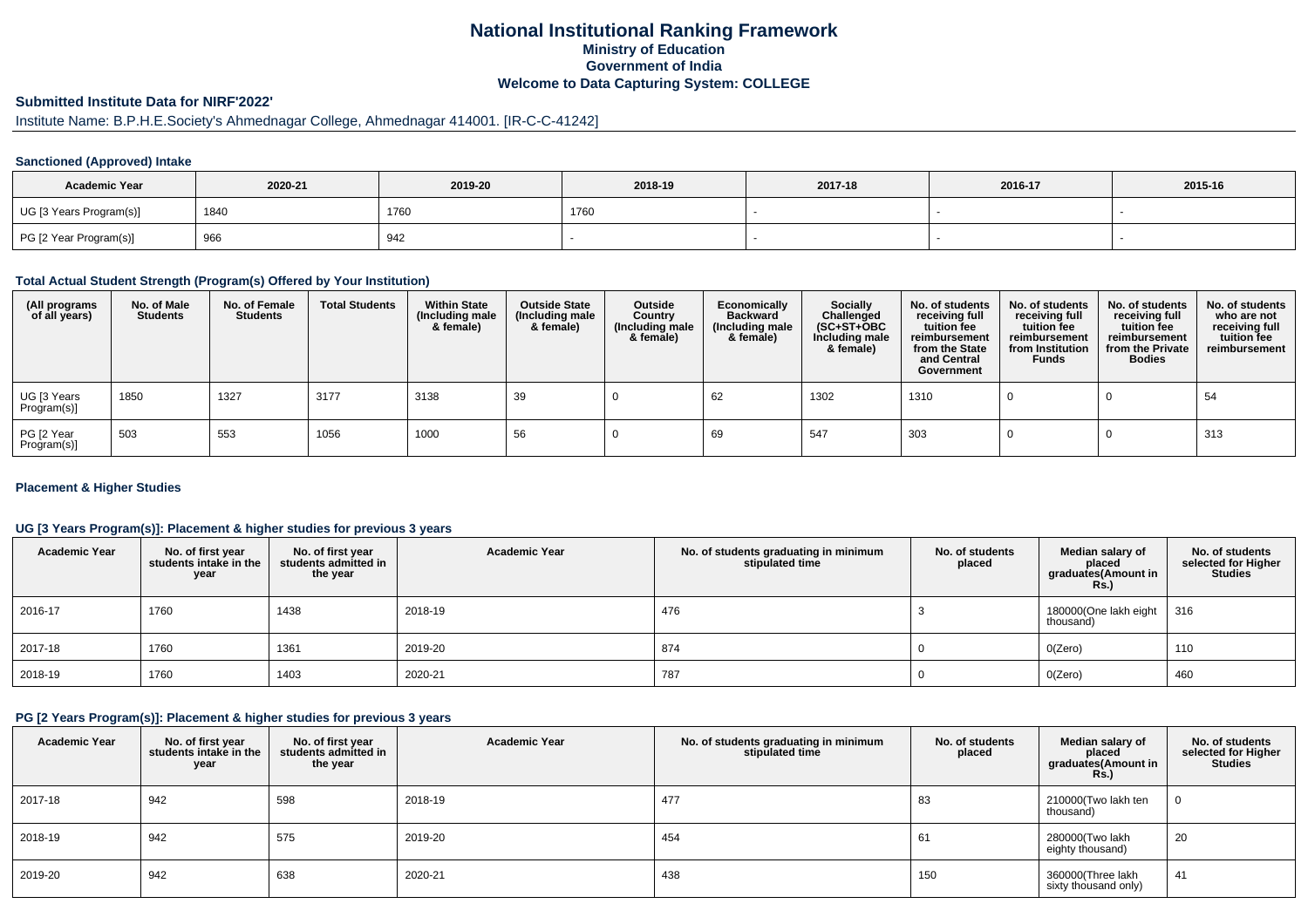#### **Financial Resources: Utilised Amount for the Capital expenditure for previous 3 years**

| <b>Academic Year</b>                                                                            | 2020-21<br><b>Utilised Amount</b>                    |                                                                                                      | 2018-19                                                                  |
|-------------------------------------------------------------------------------------------------|------------------------------------------------------|------------------------------------------------------------------------------------------------------|--------------------------------------------------------------------------|
|                                                                                                 |                                                      | <b>Utilised Amount</b>                                                                               | <b>Utilised Amount</b>                                                   |
|                                                                                                 |                                                      | Annual Capital Expenditure on Academic Activities and Resources (excluding expenditure on buildings) |                                                                          |
| Library                                                                                         | 1600 (One thousand six hundred)                      | 141598 (one lakh forty one thousand five hundred niinty eight)                                       | 90233 (Ninety thousand two hundred thirty three)                         |
| New Equipment for Laboratories                                                                  | 34591 (Thirty four thousand five hundred ninety one) | 136686 (One lakh thirty six thousand six hundred eighty siix)                                        | 1571934 (Fifteen lakhs seventy one thousand nine hundred<br>thirty four) |
| Other expenditure on creation of Capital Assets (excluding<br>expenditure on Land and Building) | 0 (zero)                                             | 0 (zero)                                                                                             | 0 (zero)                                                                 |

### **Financial Resources: Utilised Amount for the Operational expenditure for previous 3 years**

| <b>Academic Year</b>                                                                                                                                                                            | 2020-21                                                                           | 2019-20                                                                                     | 2018-19                                                                                   |  |  |
|-------------------------------------------------------------------------------------------------------------------------------------------------------------------------------------------------|-----------------------------------------------------------------------------------|---------------------------------------------------------------------------------------------|-------------------------------------------------------------------------------------------|--|--|
|                                                                                                                                                                                                 | <b>Utilised Amount</b>                                                            | <b>Utilised Amount</b>                                                                      | <b>Utilised Amount</b>                                                                    |  |  |
|                                                                                                                                                                                                 |                                                                                   | <b>Annual Operational Expenditure</b>                                                       |                                                                                           |  |  |
| Salaries (Teaching and Non Teaching staff)                                                                                                                                                      | 196547300 (Nineteen crore sixty five lakhs forty seven<br>thousand three hundred) | 179256426 (Seventeen crores ninety two lakhs fifty six<br>thousand four hundred twenty six) | 155914297 (fifteen crores fifty nine lakhs fourteen thousand<br>two hundred ninety seven) |  |  |
| Maintenance of Academic Infrastructure or consumables and<br>other running expenditures (excluding maintenance of hostels<br>and allied services, rent of the building, depreciation cost, etc) | 763005 (Seven lakhs sixty three thousand and five)                                | 1083314 (Ten lakhs eighty three thousand three hundred<br>fourteen)                         | 4078247 (Forty lakhs seventy eight thousand two hundred forty<br>seven)                   |  |  |
| Seminars/Conferences/Workshops                                                                                                                                                                  | 7200 (Seven thousand two hundred)                                                 | 155000 (One lakh fifty five thousand)                                                       | 682253 (six lakhs eighty two thousand two hundred fifty three)                            |  |  |

### **PCS Facilities: Facilities of physically challenged students**

| 1. Do your institution buildings have Lifts/Ramps?                                                                                                         | Yes, more than 60% of the buildings |
|------------------------------------------------------------------------------------------------------------------------------------------------------------|-------------------------------------|
| 2. Do your institution have provision for walking aids, including wheelchairs and transportation from one building to another for<br>handicapped students? | Yes                                 |
| 3. Do your institution buildings have specially designed toilets for handicapped students?                                                                 | Yes, more than 40% of the buildings |

### **Faculty Details**

| Srno           | Name                                             | Age | Designation                | Gender | Qualification   | <b>Experience (In</b><br>Months) | <b>Currently working</b><br>with institution? | <b>Joining Date</b> | <b>Leaving Date</b>      | <b>Association type</b> |
|----------------|--------------------------------------------------|-----|----------------------------|--------|-----------------|----------------------------------|-----------------------------------------------|---------------------|--------------------------|-------------------------|
|                | SHRINGAR RAJAN<br>TIWARI                         | 60  | Associate Professor        | Female | M. Phil         | 213                              | Yes                                           | 16-12-2003          | $\overline{\phantom{m}}$ | Regular                 |
| $\overline{2}$ | KAMALAKAR<br>VENKATRAMAN<br><b>BHAT</b>          | 54  | Associate Professor        | Male   | Ph.D            | 300                              | Yes                                           | 01-07-1996          | $\sim$                   | Regular                 |
| -3             | CHANDRAKANT<br><b>VISHWANATH</b><br><b>JOSHI</b> | 59  | Professor                  | Male   | Ph.D            | 359                              | Yes                                           | 17-08-1991          | $\sim$                   | Regular                 |
| -4             | VIJAYKUMAR<br>SAHEBRAO<br>KADAM                  | 45  | Associate Professor        | Male   | SE <sub>1</sub> | 213                              | Yes                                           | 16-12-2003          | $\sim$                   | Regular                 |
| - 33           | <b>SUDHIR</b><br><b>BHAUSAHEB</b><br>WADEKAR     | 50  | <b>Associate Professor</b> | Male   | Ph.D            | 213                              | Yes                                           | 16-12-2003          | $\sim$                   | Regular                 |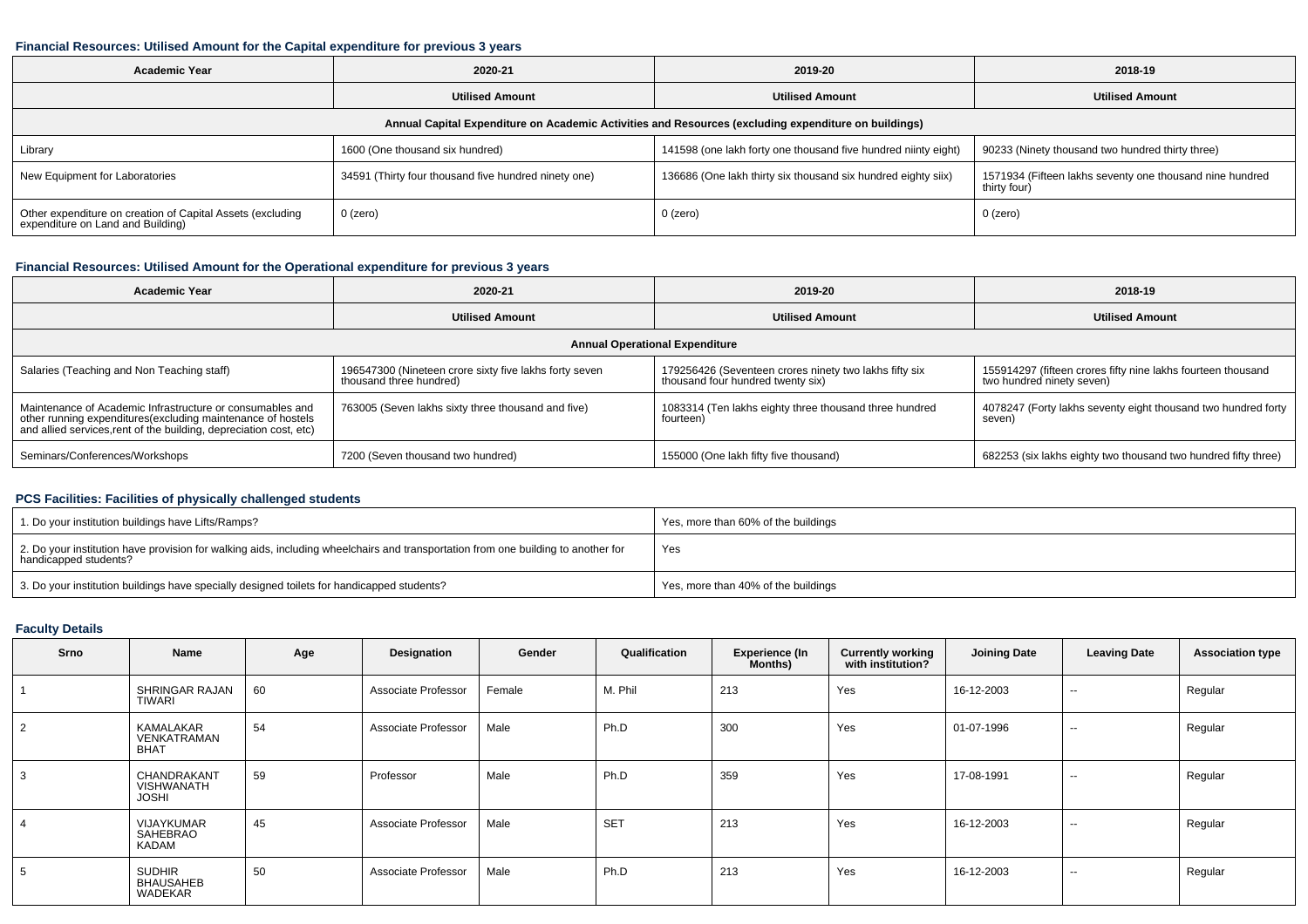| 6              | <b>BHAGWAT</b><br><b>SUKHDEV</b><br>PARAKAL          | 41 | <b>Assistant Professor</b> | Male   | Ph.D       | 59  | Yes | 01-09-2016 | --                       | Regular             |
|----------------|------------------------------------------------------|----|----------------------------|--------|------------|-----|-----|------------|--------------------------|---------------------|
| $\overline{7}$ | <b>GANPAT LAXMAN</b><br><b>UNDE</b>                  | 59 | Associate Professor        | Male   | M.A        | 359 | Yes | 05-08-1991 | $\overline{\phantom{a}}$ | Regular             |
| 8              | <b>DINKAR</b><br><b>BABANRAO MORE</b>                | 59 | Professor                  | Male   | Ph.D       | 408 | Yes | 21-07-1987 | ⊷.                       | Regular             |
| 9              | <b>NOEL FRANCIS</b><br>PARGE                         | 50 | <b>Assistant Professor</b> | Male   | Ph.D       | 133 | Yes | 15-06-2010 | $\overline{\phantom{a}}$ | Regular             |
| 10             | NITIN SHYAM<br><b>GAIKWAD</b>                        | 60 | Associate Professor        | Male   | M.Sc.      | 444 | Yes | 23-07-1984 | $\overline{\phantom{a}}$ | Regular             |
| 11             | SANDEEP<br>VASANTRAO<br><b>ROHOKALE</b>              | 44 | <b>Assistant Professor</b> | Male   | <b>NET</b> | 234 | Yes | 05-01-2002 | $\overline{\phantom{a}}$ | Regular             |
| 12             | GANGADHAR<br>NARAYAN<br><b>GHUMARE</b>               | 55 | <b>Assistant Professor</b> | Male   | M.Sc.      | 168 | Yes | 01-08-2007 | --                       | Regular             |
| 13             | VITTHAL AJINATH<br><b>KAWADE</b>                     | 38 | <b>Assistant Professor</b> | Male   | Ph.D       | 121 | Yes | 15-06-2011 | $\overline{\phantom{a}}$ | Regular             |
| 14             | <b>SUNNY DINKAR</b><br><b>RUPWATE</b>                | 39 | <b>Assistant Professor</b> | Male   | Ph.D       | 59  | Yes | 01-09-2016 | $\overline{\phantom{a}}$ | Regular             |
| 15             | <b>SACHIN</b><br>DATTATRAYA<br><b>RALEGANKAR</b>     | 48 | <b>Assistant Professor</b> | Male   | Ph.D       | 168 | Yes | 01-08-2007 | $\overline{\phantom{a}}$ | Regular             |
| 16             | <b>RAVIKIRAN</b><br><b>VASANT LATE</b>               | 33 | <b>Assistant Professor</b> | Male   | <b>NET</b> | 66  | Yes | 01-01-2016 | -−                       | Regular             |
| 17             | BALRAJ<br><b>SHANKARRAO</b><br>KHOBRAGADE            | 47 | <b>Assistant Professor</b> | Male   | Ph.D       | 216 | Yes | 18-07-2003 | --                       | Regular             |
| 18             | RAHUL RAVINDRA<br><b>GAIKWAD</b>                     | 40 | <b>Assistant Professor</b> | Male   | Ph.D       | 66  | Yes | 01-01-2016 | --                       | Regular             |
| 19             | <b>SUDHIR</b><br><b>RAMCHANDRA</b><br><b>BALE</b>    | 50 | Associate Professor        | Male   | Ph.D       | 202 | Yes | 23-09-2004 | --                       | Regular             |
| 20             | <b>PHUGNAR</b><br>PRASHANT<br>LAXMANRAO              | 41 | Other                      | Male   | Ph.D       | 96  | Yes | 22-07-2013 | $\overline{\phantom{a}}$ | Regular             |
| 21             | <b>ROOPALI</b><br><b>GAJENDRA</b><br><b>KULKARNI</b> | 47 | <b>Assistant Professor</b> | Female | <b>MCS</b> | 240 | Yes | 02-07-2001 | $\overline{\phantom{a}}$ | Adhoc / Contractual |
| 22             | PRACHI<br>KAKASAHEB<br>WALUNJKAR                     | 33 | Assistant Professor        | Female | <b>MCS</b> | 60  | Yes | 01-07-2016 |                          | Adhoc / Contractual |
| 23             | SHRADDHA<br>MADHUKAR SALVE                           | 28 | <b>Assistant Professor</b> | Female | M.Sc.      | 60  | Yes | 01-07-2016 | $\sim$                   | Adhoc / Contractual |
| 24             | RAJASHRI VISHAL<br><b>BHOPE</b>                      | 34 | <b>Assistant Professor</b> | Female | <b>NET</b> | 132 | Yes | 01-07-2010 | $\sim$                   | Regular             |
| 25             | AJAY VIJAY<br><b>KAKADE</b>                          | 35 | <b>Assistant Professor</b> | Male   | <b>NET</b> | 60  | Yes | 01-07-2016 | $\sim$                   | Adhoc / Contractual |
| 26             | <b>HARITA</b><br><b>VIJAYKUMAR</b><br>GANDHI         | 31 | <b>Assistant Professor</b> | Female | M.COM      | 54  | Yes | 03-01-2017 | н.                       | Adhoc / Contractual |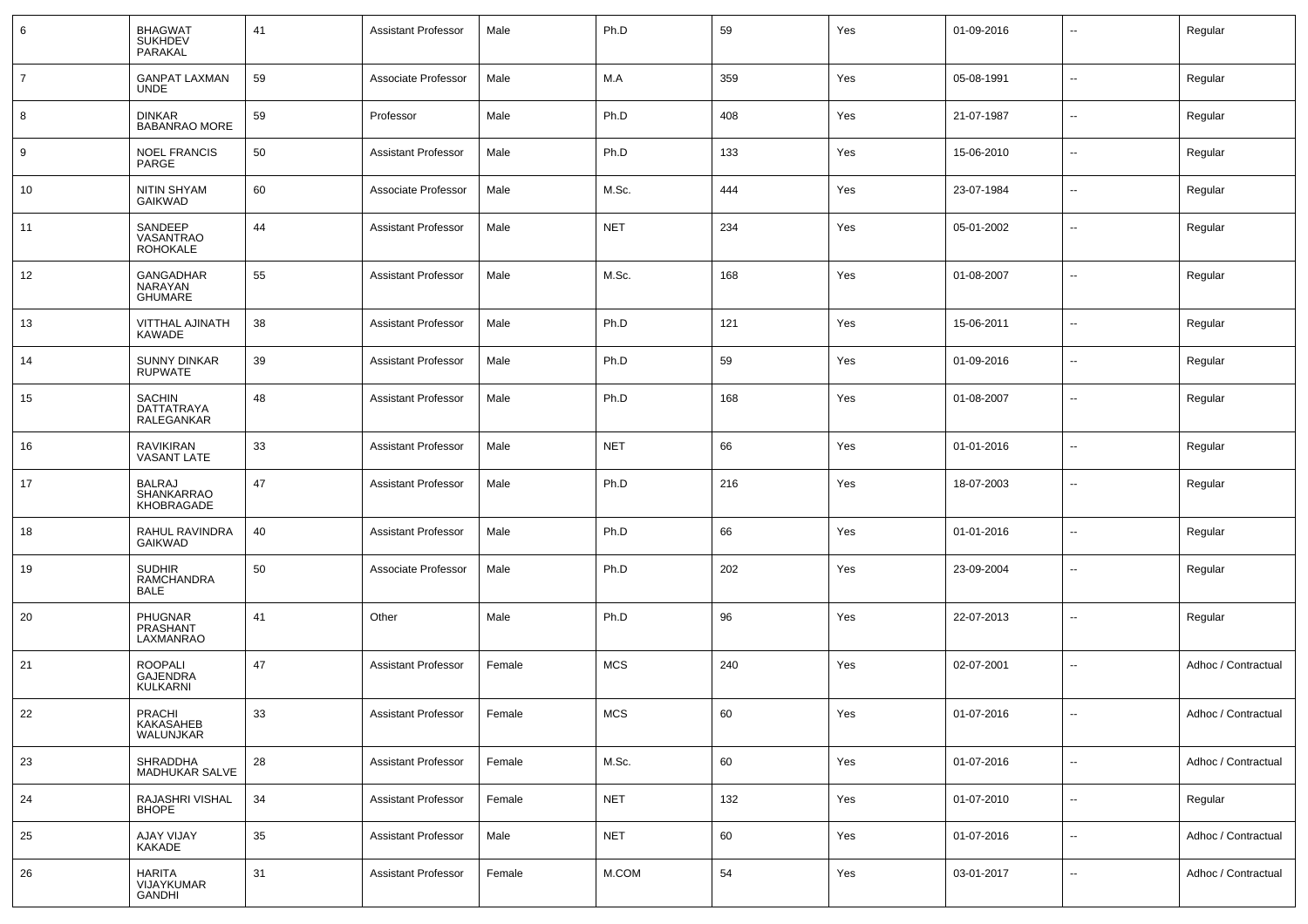| 27 | SANTOSH BABAN<br><b>SHELKE</b>                       | 34 | <b>Assistant Professor</b>                          | Male   | <b>NET</b>  | 59  | Yes | 09-08-2016 | $\overline{\phantom{a}}$ | Adhoc / Contractual |
|----|------------------------------------------------------|----|-----------------------------------------------------|--------|-------------|-----|-----|------------|--------------------------|---------------------|
| 28 | ROHIDAS RAMESH<br><b>DEVADHE</b>                     | 27 | <b>Assistant Professor</b>                          | Male   | M.Sc.       | 60  | Yes | 01-07-2016 | $\overline{\phantom{a}}$ | Adhoc / Contractual |
| 29 | MOUSMI JITENDRA<br><b>BHANDARI</b>                   | 41 | <b>Assistant Professor</b>                          | Female | Ph.D        | 48  | Yes | 01-07-2017 | $\overline{\phantom{a}}$ | Adhoc / Contractual |
| 30 | RAJNEESH<br><b>JOSPEH</b><br><b>BARNABAS</b>         | 58 | Dean / Principal /<br>Director / Vice<br>Chancellor | Male   | Ph.D        | 347 | Yes | 01-08-1992 | $\overline{\phantom{a}}$ | Regular             |
| 31 | <b>ASHITA GRACE</b><br>RICHARD DSOUZA                | 41 | <b>Assistant Professor</b>                          | Female | <b>SLET</b> | 156 | Yes | 08-07-2008 | $\mathbf{u}$             | Regular             |
| 32 | RICHA RAJIV<br>SHARMA                                | 53 | Professor                                           | Female | Ph.D        | 271 | Yes | 08-01-1999 | $\overline{\phantom{a}}$ | Regular             |
| 33 | SUDHAKAR KISAN<br><b>SHELAR</b>                      | 51 | Professor                                           | Male   | Ph.D        | 295 | Yes | 04-01-1997 | $\overline{\phantom{a}}$ | Regular             |
| 34 | <b>SACHIN</b><br><b>DNYANESHWAR</b><br><b>MORE</b>   | 40 | <b>Assistant Professor</b>                          | Male   | <b>SET</b>  | 167 | Yes | 03-08-2007 | $\overline{\phantom{a}}$ | Regular             |
| 35 | <b>VILAS VITTHAL</b><br><b>NABDE</b>                 | 39 | <b>Assistant Professor</b>                          | Male   | <b>SET</b>  | 139 | Yes | 15-12-2009 | $\sim$                   | Regular             |
| 36 | ABHAY SHARAD<br>SHALIGRAM                            | 53 | <b>Assistant Professor</b>                          | Male   | Ph.D        | 345 | Yes | 21-11-1992 | $\overline{\phantom{a}}$ | Regular             |
| 37 | <b>MAYA GOPINATH</b><br><b>UNDE</b>                  | 57 | Professor                                           | Female | Ph.D        | 263 | Yes | 26-08-1999 | $\sim$                   | Regular             |
| 38 | <b>RAVINDRA</b><br>PRABHAKAR<br><b>DESHMUKH</b>      | 54 | Professor                                           | Male   | Ph.D        | 300 | Yes | 01-07-1996 | $\mathbf{u}$             | Regular             |
| 39 | <b>ESHWAR</b><br><b>BASAVAN GOUDA</b>                | 57 | <b>Assistant Professor</b>                          | Male   | <b>NET</b>  | 132 | Yes | 12-07-2010 | $\sim$                   | Regular             |
| 40 | ARVIND VINAYAK<br><b>NAGWADE</b>                     | 59 | Professor                                           | Male   | Ph.D        | 418 | Yes | 11-09-1986 | $\overline{\phantom{a}}$ | Regular             |
| 41 | <b>RAJESH</b><br>DATTATRAYA TAK                      | 46 | Professor                                           | Male   | Ph.D        | 202 | Yes | 29-09-2004 | $\overline{\phantom{a}}$ | Regular             |
| 42 | PAWANJEET<br>JOGINDER SINGH<br><b>CHHABDA</b>        | 47 | <b>Assistant Professor</b>                          | Female | Ph.D        | 156 | Yes | 01-08-2008 | $\overline{\phantom{a}}$ | Regular             |
| 43 | <b>VISHAL</b><br><b>MADHUMANTRIK</b><br><b>KASAB</b> | 36 | <b>Assistant Professor</b>                          | Male   | <b>NET</b>  | 93  | Yes | 14-10-2013 | $\overline{\phantom{a}}$ | Regular             |
| 44 | PRADIP<br><b>BHAUSAHEB</b><br>SHELKE                 | 46 | Professor                                           | Male   | Ph.D        | 234 | Yes | 02-01-2002 | $\overline{\phantom{a}}$ | Regular             |
| 45 | KACHARU<br>VISHVANATH<br>WAGASKAR                    | 50 | <b>Assistant Professor</b>                          | Male   | <b>SET</b>  | 132 | Yes | 14-07-2010 | ۰.                       | Regular             |
| 46 | YOGESH BHARAT<br>SAWANE                              | 39 | <b>Assistant Professor</b>                          | Male   | Ph.D        | 59  | Yes | 01-09-2016 | $\sim$                   | Regular             |
| 47 | GAJANAN<br>SUKHDEO PANDE                             | 39 | <b>Assistant Professor</b>                          | Male   | Ph.D        | 154 | Yes | 15-09-2008 | ۰.                       | Regular             |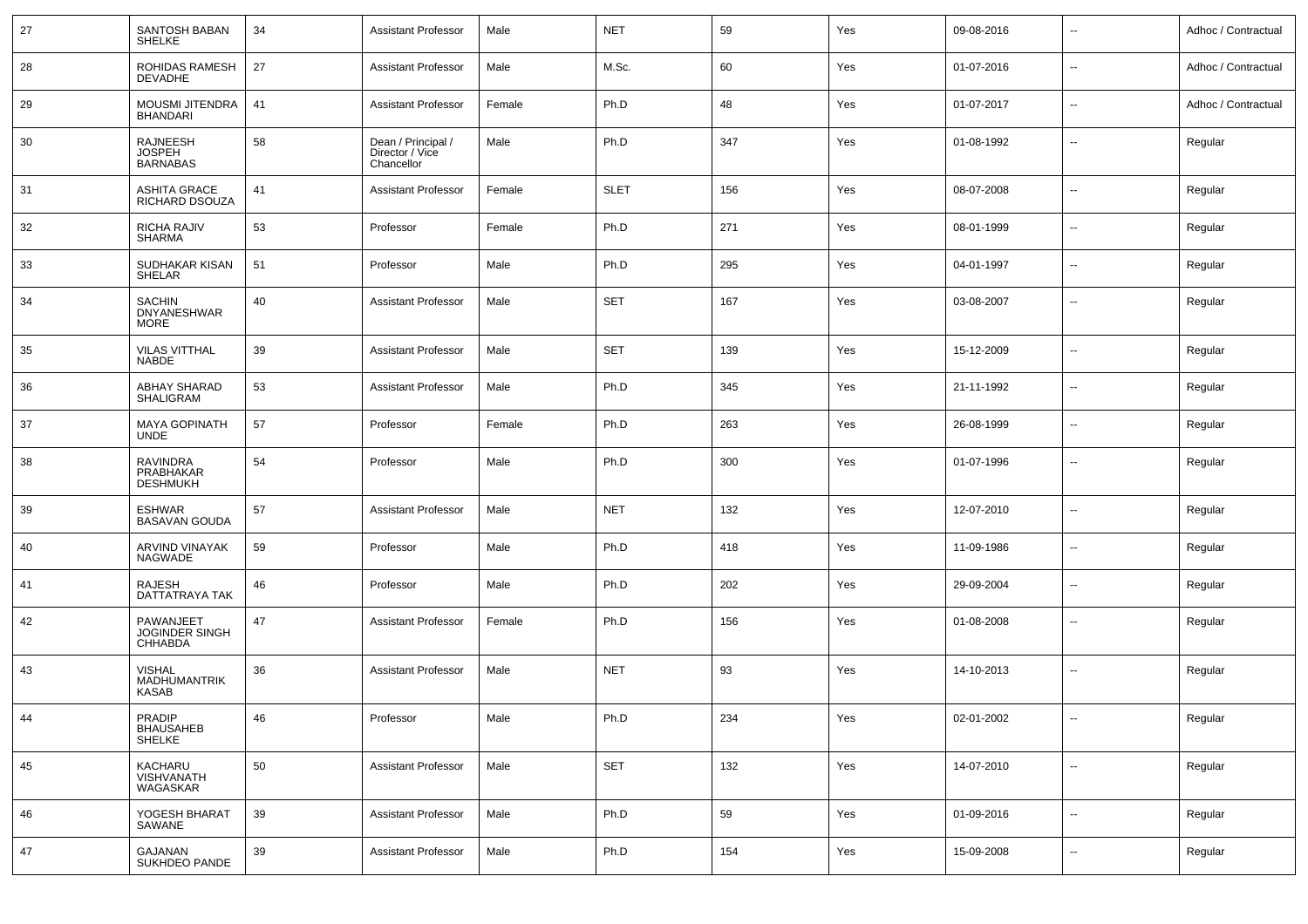| 48 | PRASAD<br>YASHWANT<br>LAMROOD                        | 46 | <b>Assistant Professor</b> | Male   | Ph.D       | 138 | Yes | 11-11-2009 | $\overline{\phantom{a}}$ | Regular             |
|----|------------------------------------------------------|----|----------------------------|--------|------------|-----|-----|------------|--------------------------|---------------------|
| 49 | <b>ASHOK EKNATH</b><br>LAGAD                         | 56 | Associate Professor        | Male   | M. Phil    | 372 | Yes | 13-07-1990 | $\overline{\phantom{a}}$ | Regular             |
| 50 | <b>VIEGUS DOMINIC</b><br>SAVIO ANTHONY               | 49 | Other                      | Male   | Ph.D       | 201 | Yes | 01-10-2004 | $\overline{\phantom{a}}$ | Regular             |
| 51 | <b>RAHUL</b><br>MHATARDEV<br><b>GHODKE</b>           | 47 | <b>Assistant Professor</b> | Male   | M. Phil    | 228 | Yes | 07-07-2002 | $\overline{\phantom{a}}$ | Regular             |
| 52 | SARIKA SURESH<br>KULKARNI                            | 32 | <b>Assistant Professor</b> | Female | <b>MCS</b> | 60  | Yes | 01-07-2016 | $\overline{\phantom{a}}$ | Adhoc / Contractual |
| 53 | SUVARNA SACHIN<br>PARDESHI                           | 35 | <b>Assistant Professor</b> | Female | <b>MCA</b> | 60  | Yes | 01-07-2016 | $\sim$                   | Adhoc / Contractual |
| 54 | PRASHANT<br><b>MANOHAR KATKE</b>                     | 33 | <b>Assistant Professor</b> | Male   | <b>NET</b> | 96  | Yes | 01-07-2013 | $\overline{\phantom{a}}$ | Regular             |
| 55 | DADASAHEB<br>RANJIT JAWRE                            | 36 | <b>Assistant Professor</b> | Male   | <b>NET</b> | 60  | Yes | 01-07-2016 | $\overline{\phantom{a}}$ | Adhoc / Contractual |
| 56 | <b>SHITAL</b><br>NANDKUMAR<br>KULKARNI               | 37 | <b>Assistant Professor</b> | Female | M.COM      | 60  | Yes | 01-07-2016 | $\overline{\phantom{a}}$ | Adhoc / Contractual |
| 57 | <b>TUNGIKAR VISHAL</b><br><b>VIVEKRAO</b>            | 37 | <b>Assistant Professor</b> | Male   | <b>NET</b> | 60  | Yes | 01-07-2016 | $\overline{\phantom{a}}$ | Adhoc / Contractual |
| 58 | <b>SURESH</b><br><b>BHAUSAHEB</b><br><b>GANDHALE</b> | 29 | <b>Assistant Professor</b> | Male   | <b>NET</b> | 60  | Yes | 01-07-2016 | $\overline{\phantom{a}}$ | Adhoc / Contractual |
| 59 | NIVEDITA DEEPAK<br>WAGHMARE                          | 32 | <b>Assistant Professor</b> | Female | <b>MCA</b> | 48  | Yes | 01-07-2017 | $\overline{\phantom{a}}$ | Adhoc / Contractual |
| 60 | <b>ASHOK NAVNATH</b><br><b>BORUDE</b>                | 36 | <b>Assistant Professor</b> | Male   | <b>NET</b> | 133 | Yes | 17-06-2010 | $\overline{\phantom{a}}$ | Regular             |
| 61 | SATAPPA LAHU<br>CHAVAN                               | 47 | Professor                  | Male   | Ph.D       | 187 | Yes | 16-01-2006 | $\overline{\phantom{a}}$ | Regular             |
| 62 | PRAKASH<br><b>VENKATRAO</b><br>SURYAWANSHI           | 43 | <b>Assistant Professor</b> | Male   | Ph.D       | 133 | Yes | 15-06-2010 | $\overline{\phantom{a}}$ | Regular             |
| 63 | LAXMIPRABHA<br><b>GOPICHAND</b><br><b>UGHADE</b>     | 41 | <b>Assistant Professor</b> | Female | SET        | 156 | Yes | 15-07-2008 | $\overline{\phantom{a}}$ | Regular             |
| 64 | PARAG PRAMOD<br><b>KADAM</b>                         | 47 | Associate Professor        | Male   | Ph.D       | 168 | Yes | 01-08-2007 | $\overline{\phantom{a}}$ | Regular             |
| 65 | PRITAMKUMAR<br>CHANDRAKANT<br>BEDARKAR               | 47 | Professor                  | Male   | Ph.D       | 263 | Yes | 18-08-1999 | $\overline{\phantom{a}}$ | Regular             |
| 66 | SHARAD<br>AMBADAS<br><b>BORUDE</b>                   | 45 | <b>Assistant Professor</b> | Male   | Ph.D       | 168 | Yes | 01-08-2007 | $\overline{\phantom{a}}$ | Regular             |
| 67 | ANAND YASHVANT<br>RAIKWAD                            | 52 | <b>Assistant Professor</b> | Male   | <b>NET</b> | 202 | Yes | 16-09-2004 | Ξ.                       | Regular             |
| 68 | SHABNAM TEJ<br><b>BAHADUR</b><br><b>GURUNG</b>       | 35 | <b>Assistant Professor</b> | Female | Ph.D       | 133 | Yes | 15-06-2010 | ۰.                       | Regular             |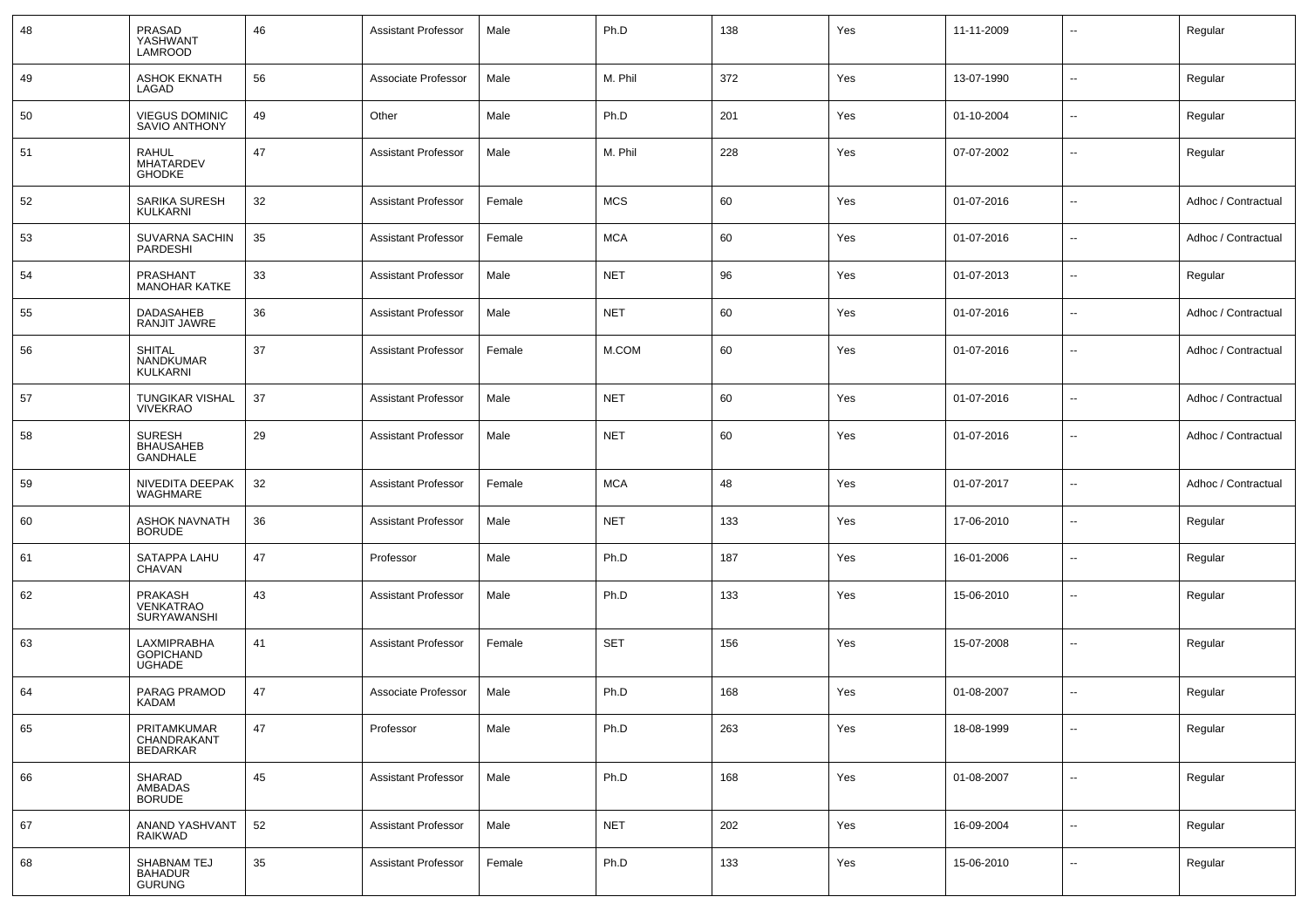| 69  | <b>GIRIJA</b><br><b>PALICHERLA</b><br><b>REDDI</b> | 59 | Associate Professor        | Female | Ph.D       | 348 | Yes | 10-07-1992 | $\overline{a}$           | Regular             |
|-----|----------------------------------------------------|----|----------------------------|--------|------------|-----|-----|------------|--------------------------|---------------------|
| 70  | RAMESHWAR<br>KACHARU<br><b>DONGARE</b>             | 41 | <b>Assistant Professor</b> | Male   | <b>NET</b> | 186 | Yes | 20-01-2006 | --                       | Regular             |
| 71  | SANTOSH<br>RANGNATH<br><b>DESHMUKH</b>             | 35 | <b>Assistant Professor</b> | Male   | Ph.D       | 138 | Yes | 16-11-2009 | $\overline{\phantom{a}}$ | Regular             |
| 72  | <b>SHRUTI ASHOK</b><br><b>GUNJAL</b>               | 29 | <b>Assistant Professor</b> | Female | <b>NET</b> | 66  | Yes | 01-01-2016 | Ξ.                       | Regular             |
| 73  | <b>PRAVIN</b><br><b>DNYANESHWAR</b><br><b>MORE</b> | 46 | <b>Assistant Professor</b> | Male   | Ph.D       | 202 | Yes | 20-09-2004 | $\sim$                   | Regular             |
| 74  | LALITA DHIRAJ<br><b>DESHMUKH</b>                   | 36 | <b>Assistant Professor</b> | Female | <b>SET</b> | 132 | Yes | 16-07-2010 | $\overline{\phantom{a}}$ | Regular             |
| 75  | NANDKUMAR<br>RATANRAO<br>SOMAWANSHI                | 59 | Professor                  | Male   | Ph.D       | 396 | Yes | 13-07-1988 | $\overline{\phantom{a}}$ | Regular             |
| -76 | AVINASH ISAAC<br>VANJARE                           | 40 | <b>Assistant Professor</b> | Male   | Ph.D       | 121 | Yes | 15-06-2011 | --                       | Regular             |
| 77  | <b>BALASAHEB</b><br><b>MARUTI GAYKAR</b>           | 57 | Professor                  | Male   | Ph.D       | 336 | Yes | 06-07-1993 | --                       | Regular             |
| 78  | <b>AVINASH EKNATH</b><br>GAWADE                    | 39 | <b>Assistant Professor</b> | Male   | Ph.D       | 168 | Yes | 01-08-2007 | --                       | Regular             |
| 79  | <b>MALATI</b><br>CHANDRAKANT<br><b>YEOLA</b>       | 49 | <b>Assistant Professor</b> | Male   | Ph.D       | 138 | Yes | 18-11-2009 | --                       | Regular             |
| 80  | RAZAK NIZAM<br>SAYYAD                              | 43 | <b>Assistant Professor</b> | Male   | Ph.D       | 240 | Yes | 24-07-2001 | $\overline{\phantom{a}}$ | Regular             |
| 81  | SANDHYA UMESH<br>SAINDANE                          | 46 | <b>Assistant Professor</b> | Female | M.Sc.      | 204 | Yes | 01-07-2004 | $\overline{\phantom{a}}$ | Adhoc / Contractual |
| 82  | VAIBHAV<br>SUBHASH WABLE                           | 32 | <b>Assistant Professor</b> | Male   | <b>MCA</b> | 60  | Yes | 01-07-2016 | $\overline{\phantom{a}}$ | Adhoc / Contractual |
| 83  | ASMITA JAYRAM<br>GAVHANE                           | 39 | <b>Assistant Professor</b> | Female | <b>SET</b> | 60  | Yes | 01-07-2016 | $\overline{\phantom{a}}$ | Adhoc / Contractual |
| 84  | TUSITA RAJA IYER                                   | 35 | <b>Assistant Professor</b> | Female | <b>NET</b> | 96  | Yes | 01-07-2013 | $\sim$                   | Regular             |
| 85  | NISHA HIRALAL<br>GODSE                             | 39 | <b>Assistant Professor</b> | Female | M.Sc.      | 60  | Yes | 01-07-2016 | --                       | Adhoc / Contractual |
| 86  | JESSICA SAMUEL<br><b>GHODKE</b>                    | 35 | Assistant Professor        | Female | <b>SET</b> | 60  | Yes | 01-07-2016 | --                       | Adhoc / Contractual |
| 87  | NAJMUSSHAR<br>SAYYED HUSAIN<br>ALI                 | 41 | <b>Assistant Professor</b> | Female | M.A        | 60  | Yes | 01-07-2016 | н.                       | Adhoc / Contractual |
| 88  | NAMRATA FELIX<br><b>MAHANKALE</b>                  | 27 | <b>Assistant Professor</b> | Female | M.Sc.      | 48  | Yes | 11-07-2017 | $\sim$                   | Adhoc / Contractual |
| 89  | PARAG<br>CHARUDATTA<br>ATHAVALE                    | 42 | <b>Assistant Professor</b> | Male   | Ph.D       | 94  | Yes | 15-10-2013 | $\sim$                   | Regular             |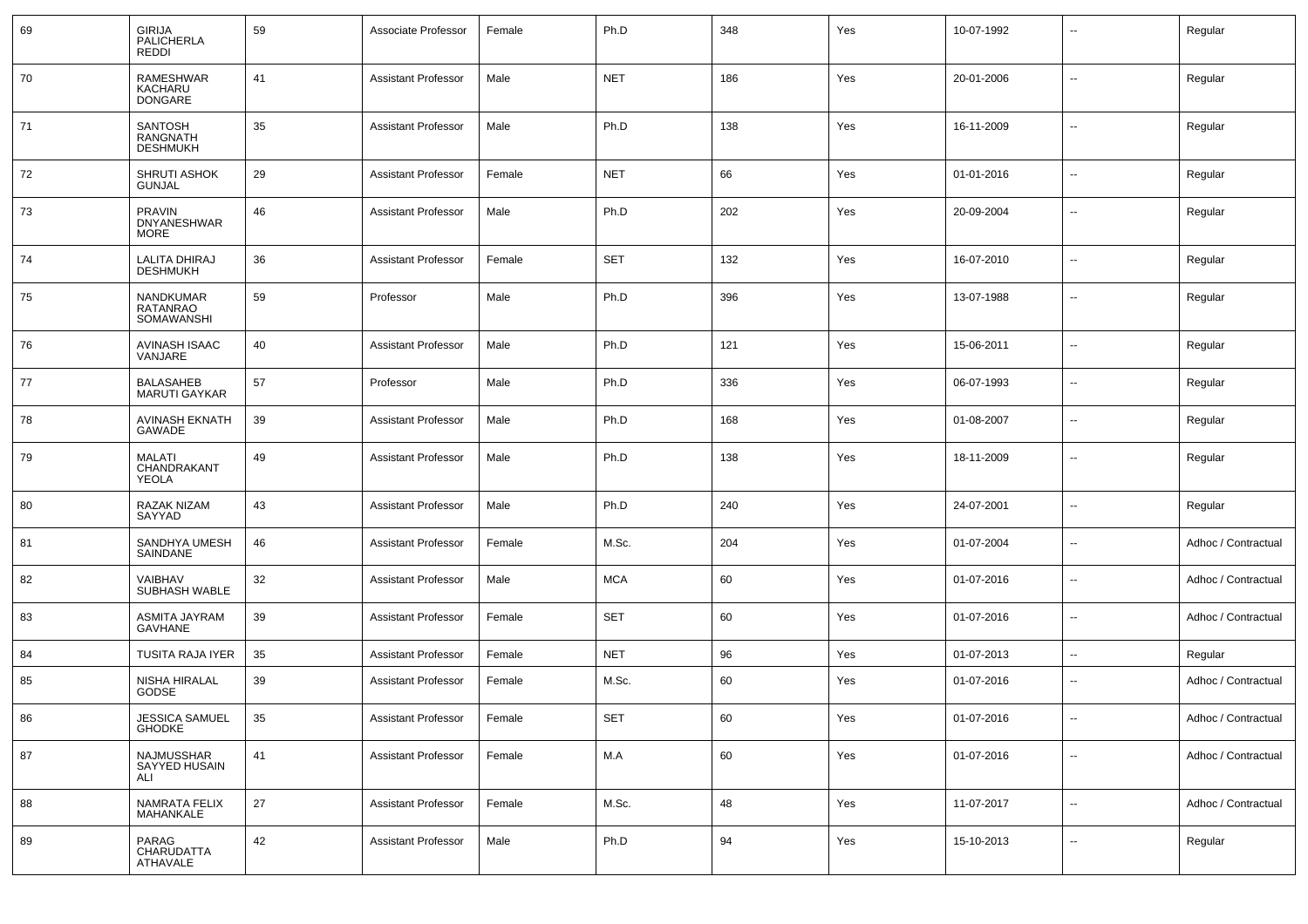| 90  | <b>ASHOK</b><br>MURALIDHAR<br><b>GHORPADE</b>             | 43 | <b>Assistant Professor</b> | Male   | <b>SLET</b> | 133 | Yes | 15-06-2010 | --                       | Regular             |
|-----|-----------------------------------------------------------|----|----------------------------|--------|-------------|-----|-----|------------|--------------------------|---------------------|
| 91  | POPAT YADAV<br>SINARE                                     | 39 | <b>Assistant Professor</b> | Male   | Ph.D        | 67  | Yes | 01-01-2016 | $\sim$                   | Regular             |
| 92  | <b>SUNIL JAISING</b><br>KAVADE                            | 59 | Professor                  | Male   | Ph.D        | 360 | Yes | 24-07-1991 | $\sim$                   | Regular             |
| 93  | <b>MADHAV</b><br><b>HANUMANTRAO</b><br><b>SHINDE</b>      | 39 | <b>Assistant Professor</b> | Male   | Ph.D        | 138 | Yes | 19-11-2009 | $\sim$                   | Regular             |
| 94  | <b>SAMIR KUMAR</b><br><b>MOHAPATRA</b>                    | 46 | <b>Assistant Professor</b> | Male   | Ph.D        | 154 | Yes | 27-09-2008 | $\sim$                   | Regular             |
| 95  | <b>MAHADEO</b><br><b>SHRIDHAR</b><br><b>JADHAV</b>        | 45 | <b>Assistant Professor</b> | Male   | <b>SET</b>  | 156 | Yes | 07-07-2008 | $\overline{\phantom{a}}$ | Regular             |
| 96  | VINAY SAMUEL<br>RANANAWARE                                | 56 | <b>Assistant Professor</b> | Male   | Ph.D        | 202 | Yes | 16-09-2004 | --                       | Regular             |
| 97  | SHAM SHARAD<br><b>KHARAT</b>                              | 56 | <b>Assistant Professor</b> | Male   | Ph.D        | 120 | Yes | 12-07-2011 | --                       | Regular             |
| 98  | SARITA<br><b>JAGANNATH</b><br>SURYAVANSHI                 | 54 | Associate Professor        | Female | Ph.D        | 298 | Yes | 20-07-1996 | --                       | Regular             |
| 99  | SANDEEP<br><b>BHANUDAS KASAR</b>                          | 41 | <b>Assistant Professor</b> | Male   | <b>NET</b>  | 186 | Yes | 23-01-2006 | --                       | Regular             |
| 100 | DNYANESHWAR<br><b>DASHRATH</b><br><b>GAIKWAD</b>          | 43 | <b>Assistant Professor</b> | Male   | Ph.D        | 138 | Yes | 17-11-2009 | --                       | Regular             |
| 101 | ANIRUDDHA<br>KESHAV<br><b>KULKARNI</b>                    | 33 | <b>Assistant Professor</b> | Male   | Ph.D        | 66  | Yes | 01-01-2016 | --                       | Regular             |
| 102 | SUHAIL ANJUM<br>ABDUR RAHEEM<br>SAYYED                    | 39 | <b>Assistant Professor</b> | Male   | Ph.D        | 186 | Yes | 07-01-2006 | --                       | Regular             |
| 103 | <b>KALYAN</b><br><b>BABASAHEB</b><br><b>CHAVAN</b>        | 37 | <b>Assistant Professor</b> | Male   | <b>NET</b>  | 93  | Yes | 14-10-2013 | $\sim$                   | Regular             |
| 104 | <b>DILIPKUMAR</b><br><b>GORAKHNATH</b><br><b>BHALSING</b> | 53 | <b>Assistant Professor</b> | Male   | <b>SET</b>  | 202 | Yes | 21-09-2004 | $\sim$                   | Regular             |
| 105 | <b>IVAN ARANHA</b>                                        | 42 | <b>Assistant Professor</b> | Male   | Ph.D        | 121 | Yes | 15-06-2011 | Ξ.                       | Regular             |
| 106 | ABHIJIT ARUN<br><b>KULKARNI</b>                           | 51 | Professor                  | Male   | Ph.D        | 312 | Yes | 17-07-1995 |                          | Regular             |
| 107 | ZARINA IRFAN<br><b>SAYYED</b>                             | 47 | <b>Assistant Professor</b> | Female | <b>NET</b>  | 59  | Yes | 01-09-2016 | $\sim$                   | Regular             |
| 108 | YOGESH<br>RAJENDRA<br>YEWALE                              | 34 | <b>Assistant Professor</b> | Male   | <b>NET</b>  | 93  | Yes | 07-10-2013 | $\sim$                   | Regular             |
| 109 | TRUPTI JANARDAN<br>DEOCHAKE                               | 47 | Assistant Professor        | Female | <b>MCS</b>  | 276 | Yes | 20-07-1998 | $\sim$                   | Regular             |
| 110 | SHEETAL ANUP<br>AWATE                                     | 42 | Assistant Professor        | Female | MCS         | 60  | Yes | 01-07-2016 | $\sim$                   | Adhoc / Contractual |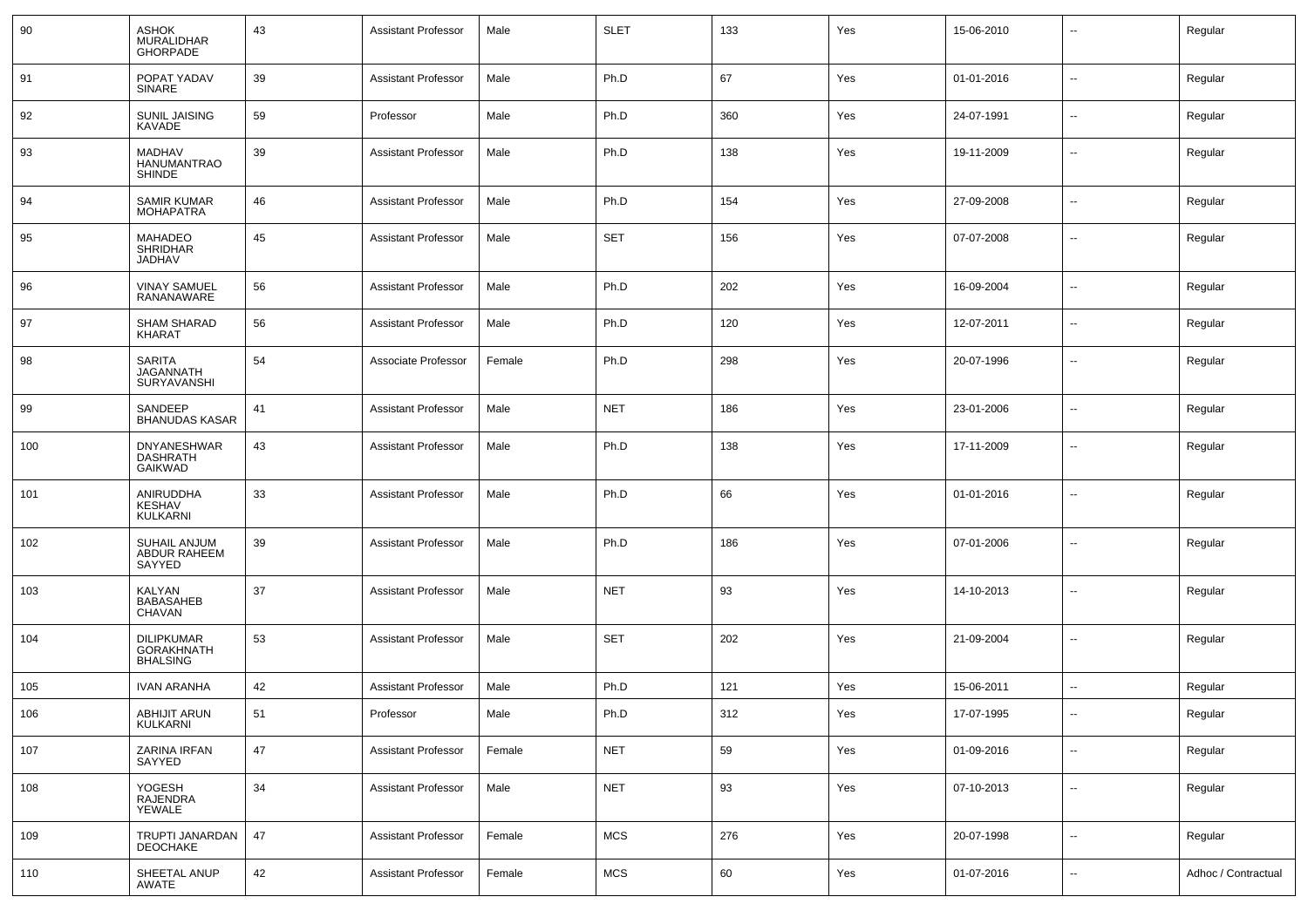| 111 | SNEHAL SHRIRAM<br><b>SHINDE</b>              | 28 | <b>Assistant Professor</b> | Female | M.Sc.      | 60  | Yes | 01-07-2016 |                          | Adhoc / Contractual |
|-----|----------------------------------------------|----|----------------------------|--------|------------|-----|-----|------------|--------------------------|---------------------|
| 112 | REVANANATH<br>ROHIDAS KADAM                  | 36 | <b>Assistant Professor</b> | Male   | <b>MCA</b> | 60  | Yes | 01-07-2016 |                          | Adhoc / Contractual |
| 113 | SAPNA REAGAN<br><b>SWAMY</b>                 | 32 | <b>Assistant Professor</b> | Female | M.COM      | 60  | Yes | 01-07-2016 | $\sim$                   | Adhoc / Contractual |
| 114 | SAGAR SARJERAO<br><b>BAWAKE</b>              | 29 | <b>Assistant Professor</b> | Male   | M.Sc.      | 60  | Yes | 01-07-2016 | $\overline{\phantom{a}}$ | Adhoc / Contractual |
| 115 | RAVINDRA PUNJA<br>MATE                       | 41 | <b>Assistant Professor</b> | Male   | <b>SET</b> | 96  | Yes | 01-07-2013 | $\overline{\phantom{a}}$ | Regular             |
| 116 | AYESHAH IQBAL<br>SAYYED                      | 30 | <b>Assistant Professor</b> | Female | M.COM      | 60  | Yes | 01-07-2016 | $\sim$                   | Adhoc / Contractual |
| 117 | MADHAVI<br><b>RAJENDRA</b><br>CHAVAN         | 37 | <b>Assistant Professor</b> | Female | <b>MCS</b> | 48  | Yes | 01-07-2017 | $\overline{\phantom{a}}$ | Adhoc / Contractual |
| 118 | PARESH PRAKASH<br><b>BORA</b>                | 38 | <b>Assistant Professor</b> | Male   | Ph.D       | 138 | Yes | 12-11-2009 | н,                       | Regular             |
| 119 | <b>SURESH ANANT</b><br><b>GHULE</b>          | 55 | Associate Professor        | Male   | <b>SET</b> | 336 | Yes | 02-07-1993 | н.                       | Regular             |
| 120 | <b>TEJAL MARK</b><br>SONAWANE                | 27 | <b>Assistant Professor</b> | Female | <b>SET</b> | 36  | Yes | 02-07-2018 | $\overline{\phantom{a}}$ | Adhoc / Contractual |
| 121 | SHAHEEN ABDUL<br><b>VAHID SHAIKH</b>         | 26 | <b>Assistant Professor</b> | Female | M.Sc.      | 36  | Yes | 02-07-2018 | $\overline{\phantom{a}}$ | Adhoc / Contractual |
| 122 | <b>GEETA NIKHIL</b><br>VARMA                 | 37 | <b>Assistant Professor</b> | Female | M.COM      | 36  | Yes | 02-07-2018 | н.                       | Adhoc / Contractual |
| 123 | <b>SWATI SANTOSH</b><br>KATARIYA             | 46 | <b>Assistant Professor</b> | Female | <b>SET</b> | 36  | Yes | 02-07-2018 | н.                       | Adhoc / Contractual |
| 124 | <b>SEEMA</b><br>GANGARAM<br><b>TIKONE</b>    | 37 | <b>Assistant Professor</b> | Female | <b>SET</b> | 36  | Yes | 02-07-2018 | н.                       | Adhoc / Contractual |
| 125 | <b>DEVIDAS</b><br><b>DNYANADEO</b><br>HARADE | 26 | <b>Assistant Professor</b> | Male   | <b>SET</b> | 36  | Yes | 02-07-2018 | ÷.                       | Adhoc / Contractual |
| 126 | <b>SRUSHTI ARUN</b><br><b>BALID</b>          | 25 | <b>Assistant Professor</b> | Female | M.Sc.      | 36  | Yes | 02-07-2018 | $\sim$                   | Adhoc / Contractual |
| 127 | <b>LIKKU MARY</b><br><b>DEVASSY</b>          | 26 | <b>Assistant Professor</b> | Female | M.Sc.      | 36  | Yes | 02-07-2018 | $\sim$                   | Adhoc / Contractual |
| 128 | <b>JYOSTNA</b><br><b>SUBHASH</b><br>GALANDE  | 29 | <b>Assistant Professor</b> | Female | <b>NET</b> | 24  | Yes | 01-08-2019 |                          | Adhoc / Contractual |
| 129 | SONALI VIKAS<br>AVHAD                        | 25 | <b>Assistant Professor</b> | Female | <b>MCS</b> | 24  | Yes | 06-07-2019 | $\ddot{\phantom{a}}$     | Adhoc / Contractual |
| 130 | SHITAL SAGAR<br><b>SHEKADE</b>               | 26 | <b>Assistant Professor</b> | Female | <b>MCS</b> | 24  | No  | 01-07-2019 | 30-04-2020               | Adhoc / Contractual |
| 131 | <b>UJWALA VISHAL</b><br>SAWANT               | 37 | <b>Assistant Professor</b> | Female | <b>MCS</b> | 24  | Yes | 01-07-2019 | $\sim$                   | Adhoc / Contractual |
| 132 | KOMAL BADAM<br>SONAWANE                      | 25 | <b>Assistant Professor</b> | Female | M.Sc.      | 24  | Yes | 03-07-2019 | $\sim$                   | Adhoc / Contractual |